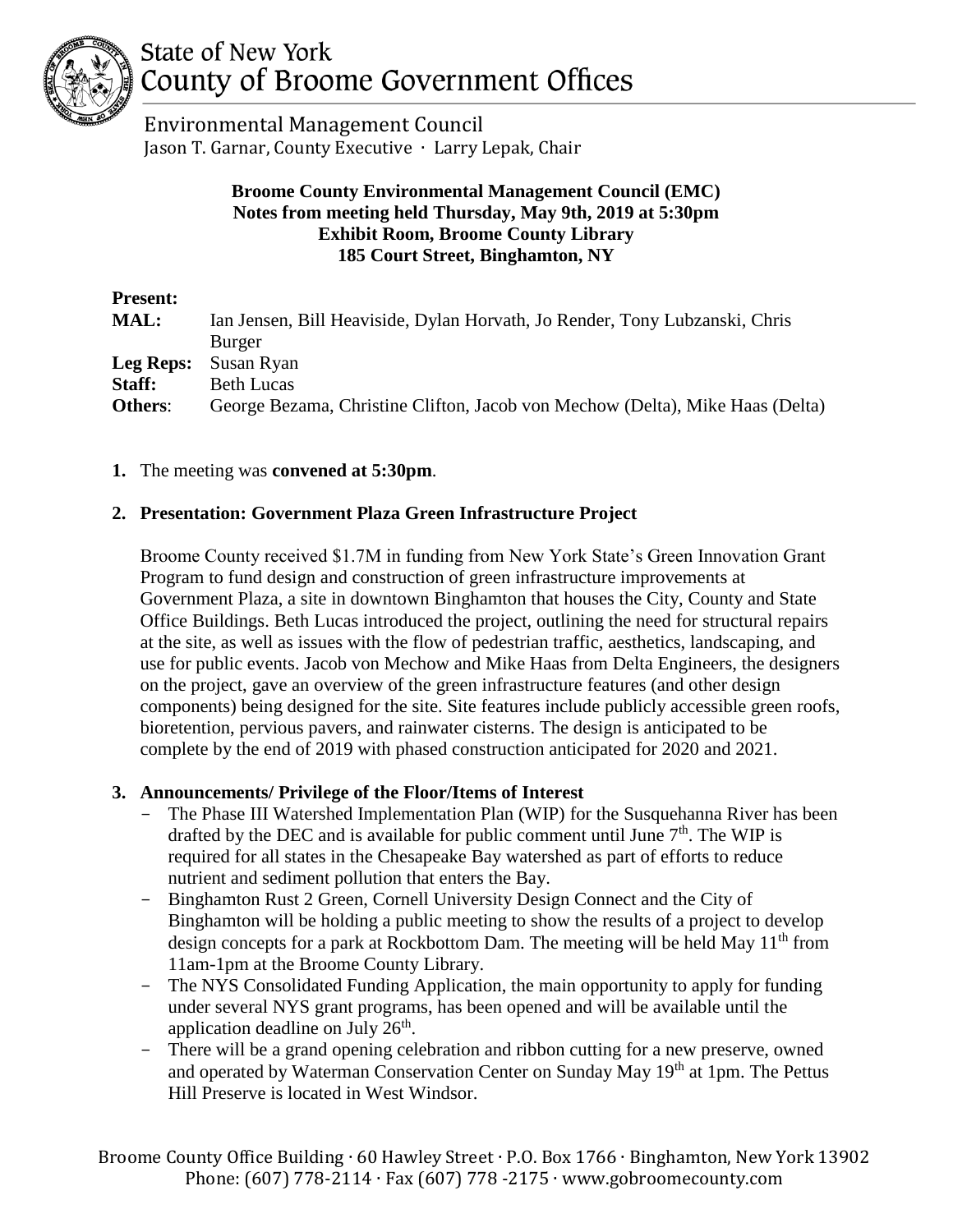# [Type here]

- Go All Out Broome County and the Triple Cities Hiking Club have launched a joint program, the Broome County Dozen Hiking Challenge. Hiking Challengers can submit their hiking log to the TCHC to receive a patch acknowledging their accomplishment. Info is available at [www.goalloutbroome.com/bc12](http://www.goalloutbroome.com/bc12)

## **4. Local Implementation of the NYS Plastic Bag Ban**

As a result of recent Legislation at the State Level, plastic bags will be banned beginning in May of 2020. Counties have the opportunity to opt in to a tax on the use of paper bags. Susan Ryan reported on a project by a group of students in her Environmental Impact Statements Class to assess the environmental impacts of implementation of the ban on the local level. They looked at aspects of the use of bags based on various aspects of their life cycle. Beth noted that she spoke with Deb Smith about Broome County's plans regarding the paper bag tax. She stated that right now there are many unknowns about implementation, so a decision has not yet been made. The bag tax will be \$0.05. This will be split among the state, going to the Environmental Protection Fund (\$0.03) and the local government (\$0.02). The local share must go toward the purchase of renewable bags to be distributed to the community. Some unknown factors include the cost and logistics of implementing the program.

# **5. Climate Smart Communities and Clean Energy Communities**

- Broome County has officially been designated a Clean Energy Community by the New York State Energy Research and Development Authority (NYSERDA). The designation recognizes recognition of the County's leadership in reducing energy use, cutting costs and driving clean energy locally. Actions completed by the County to earn this designation include participation in a community-based Solarize campaign, establish an Energize NY Finance program, adopt a benchmarking policy, perform energy efficiency and renewable energy upgrades. This designation makes Broome County eligible for a \$150,000 grant for additional clean energy projects. Public Works has identified a project to upgrade lighting at the County Office building from fluorescent to LED. An application will be submitted by the end of June.
- Beth reviewed the status of Broome County's Climate Smart Communities certification efforts. Planning has continued work on updating completed actions in the NYS Climate Smart Communities online portal. It is anticipated that the County has completed enough actions to obtain enough points for bronze certification. However, efforts to pass the Climate Smart Communities pledge by the Legislature have not progressed.
	- o **ACTION ITEM:** Chris Burger made a motion to send a letter to the Legislature and County Executive commending existing efforts to improve sustainability and to endorse continued efforts to achieve Climate Smart Communities certification, including passage of the Climate Smart Communities pledge. Seconded by Ian Jensen. All in favor, motion passed.

## **6. CAC and Committee Updates**

- − **Vestal CAC** Not present
- − **Fenton CAC**  Not present
- − **Photo Show Committee** Beth and Larry met with the Broome County Arts Council to begin discussions about holding the Exhibit for the Photo Show at their new Artisan